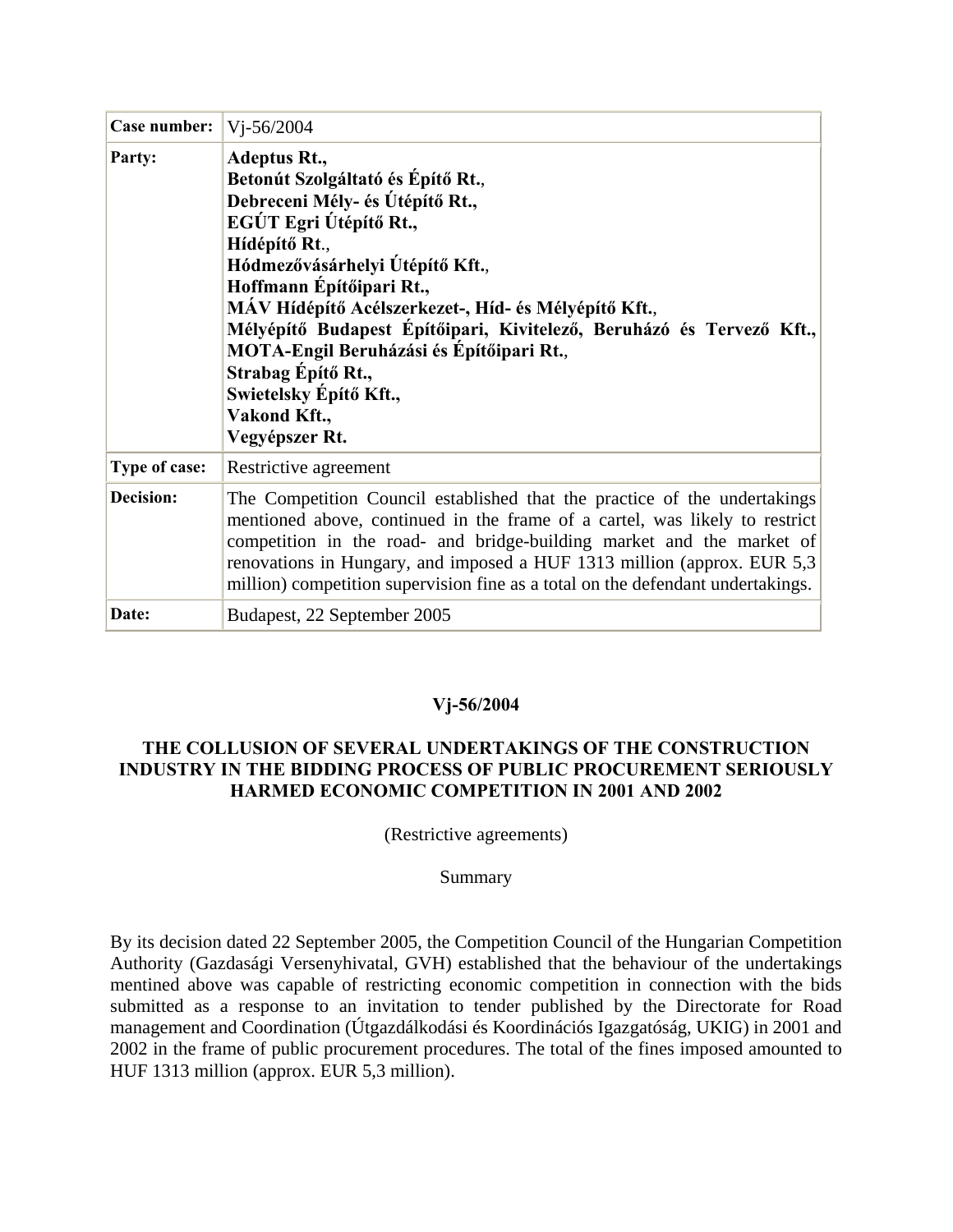#### *Circumstances*

The GVH commenced a competition supervision proceeding to establish whether the parties previously agreed between them about the identity of the bidder acquiring the construction works contract for the particular road- and bridge-building and renovation projects put to tender by UKIG, or they even agreed about the shares of the contractors and subcontractors of the expectable execution. The subject matter of the proceeding were the preliminary negotiations between the parties in connection with the invitations of tenders published in the Public Procurement Process Report in 2001 and 2002.

As shown by the evidences, the parties often met to announce which undertaking intended to win the following bidding process in the public procurement procedure, the amount of sharing it required of the following project, the type of work it whished to do, thereafter they harmonized tenders.

The investigation of the GVH revealed that during the investigated period between 2001 and 2002, six Hungarian projects were negotiated by the participants of the cartel, which behaviour not only allocated the market between the parties but also substantially reduced the risk posed to the loosing party, which constituted an important element of economic competition. This conduct may have had a price increasing effect on the market.

# *The reasoning of the defence and of the decision*

The undertakings answered to the charges that according to Article 67 of the Hungarian Competition Act no investigation may be started where three years have elapsed, consequently some procedures, to which the investigation was extended in 2005, should be terminated. The Competition Council accepted this reasoning.

The undertakings were of the opinion that notes seized in another proceeding were not usable as evidence, but the Competition Council declared that the dawn raid of the Authority was executed according to law, and the Authority had the right to occupy notes capable for giving evidence of violation of the competition law.

The undertakings stated that the notes reflected personal ideas, consequently they could not be used as evidence against participants or of the statements made during the discussion. The Competition Council alleged that both notes seized in the procedure had the same content, moreover the parties submitted offers in which they indicated the prearranged price. These circumstances proved that notes contained facts.

In the eye of undertakings the aim of the discussions was to establish consortiums and agree with the potential subcontractors. The Competition Council did not accept this reasoning, since several companies took part in the negotiations, all of them were successful in the prequalification process, but those mentioned in the winner's tender and later employed by the winner as subcontractors did not appear. The contractor failed to outline the piece of work, moreover the potential subcontractors declared what type of work and payment they wanted.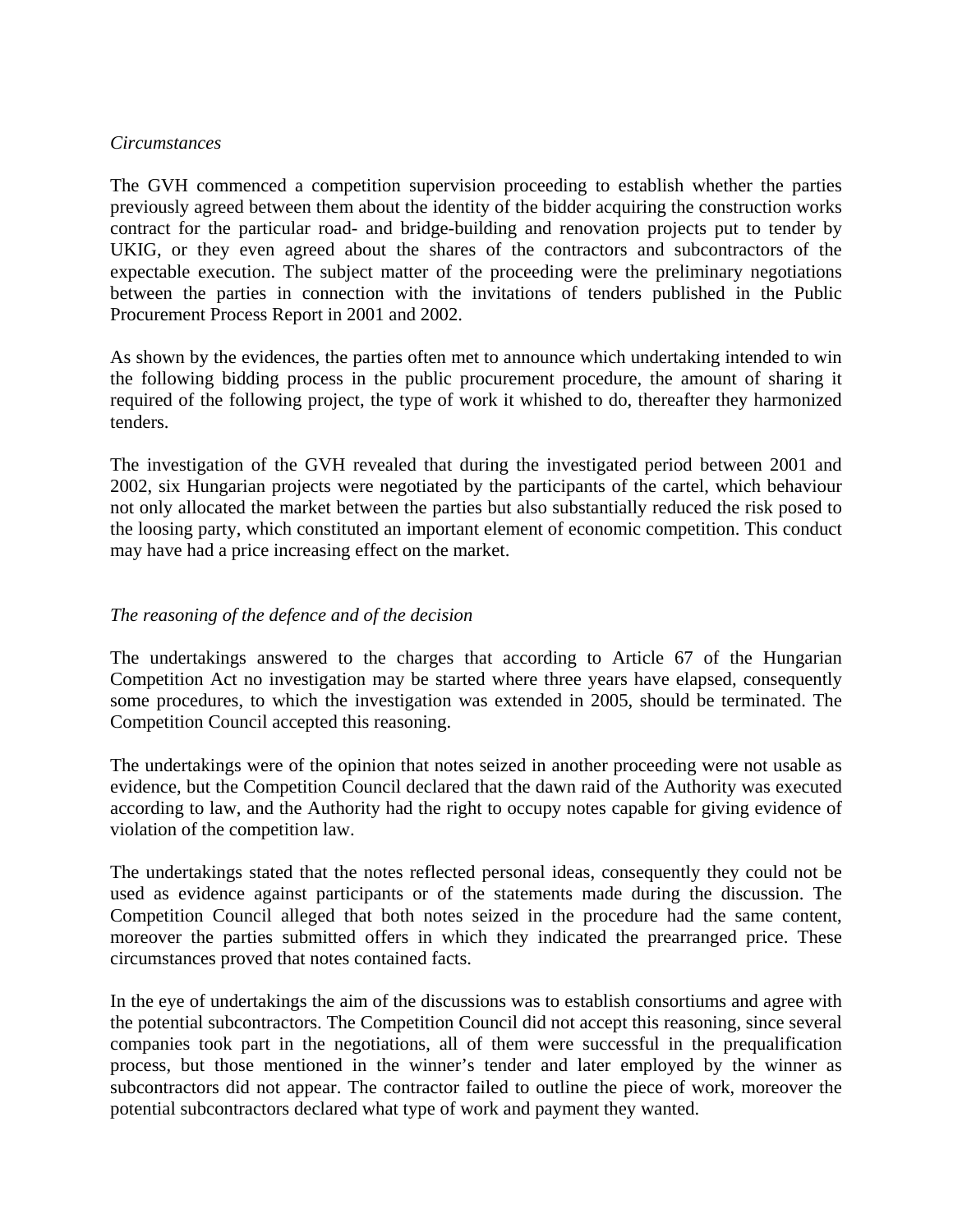The undertakings referred to the Act on Public Procurement Procedures, which required the contractors to indicate the identity of those subcontractors in their offers, which engaged to execute more than ten percent of the project, that was the reason why they previously consulted about the projects. According to the opinion of the Competition Council, undertakings generally do not abide by this rule, as they employ subcontractors other than those mentioned in their offers, consequently undertakings are not allowed to cite a rule they do not comply with. On the other hand, the winner party provided a financial compensation to the loosing one, in return the loosing parties obliged themselves to retire from the market activity in the bidding process.

The undertakings were of the opinion that the looser parties would not have submitted tenders if they had previously agreed about the identity of the winner, since these procedures were timeconsuming and required significant expenditures. The Competition Council examined the question why these agreements between undertakings in the road- and bridge-building and renovation industry became customary in practice in 2001 and 2002. The Competition Council highlighted that national resources were re-arranged in 2001 when motorway projects were promoted. Therefore road- and bridge-building and renovating undertakings had significant costs while they did not have incomes, except if they allocated the market. It was in their interest to keep up the appearance of competition, that was the reason why both the winning and the loosing parties submitted tenders even if they had no chance to win.

The undertakings alleged that they did not send any employees to the negotiations. In the eye of the Competition Council it would be unrealistic to suppose they took part in the negotiations as natural persons without having the knowledge of the companies.

### *The decision of the Competition Council*

The Competition Council referred to Article 11 of the Competition Act in its decision, which said that agreements or concerted practices between undertakings, which had as their object or potential or actual effect the prevention, restriction or distortion of competition, should be prohibited. The prohibition applies, in particular, to the direct or indirect fixing of purchase or selling prices or other business terms and conditions, to the limitation or control of production, distribution, technical development or investment and to the collusion between competing undertakings. The Competition Council stated that the undertakings were required to make their decisions on their own.

The Competition Council established that the parties previously negotiated the projects and disclosed trade secrets, which had as their object the restriction of competition. Secondly, they allocated the market and prearranged the sharing of the subcontractors and the identity of the winner in the bidding process in several public procurement procedures with the same object. Thirdly, the defending parties executed the agreements they concluded on the negotiations. This behaviour substantially reduced the risk posed to the loosing party, the candidates were able to harmonize their conduct.

Based on the above reasoning in the trial held on 22 September 2005 the Competition Council established that the conduct of the undertakings mentioned above, continued in the frame of the